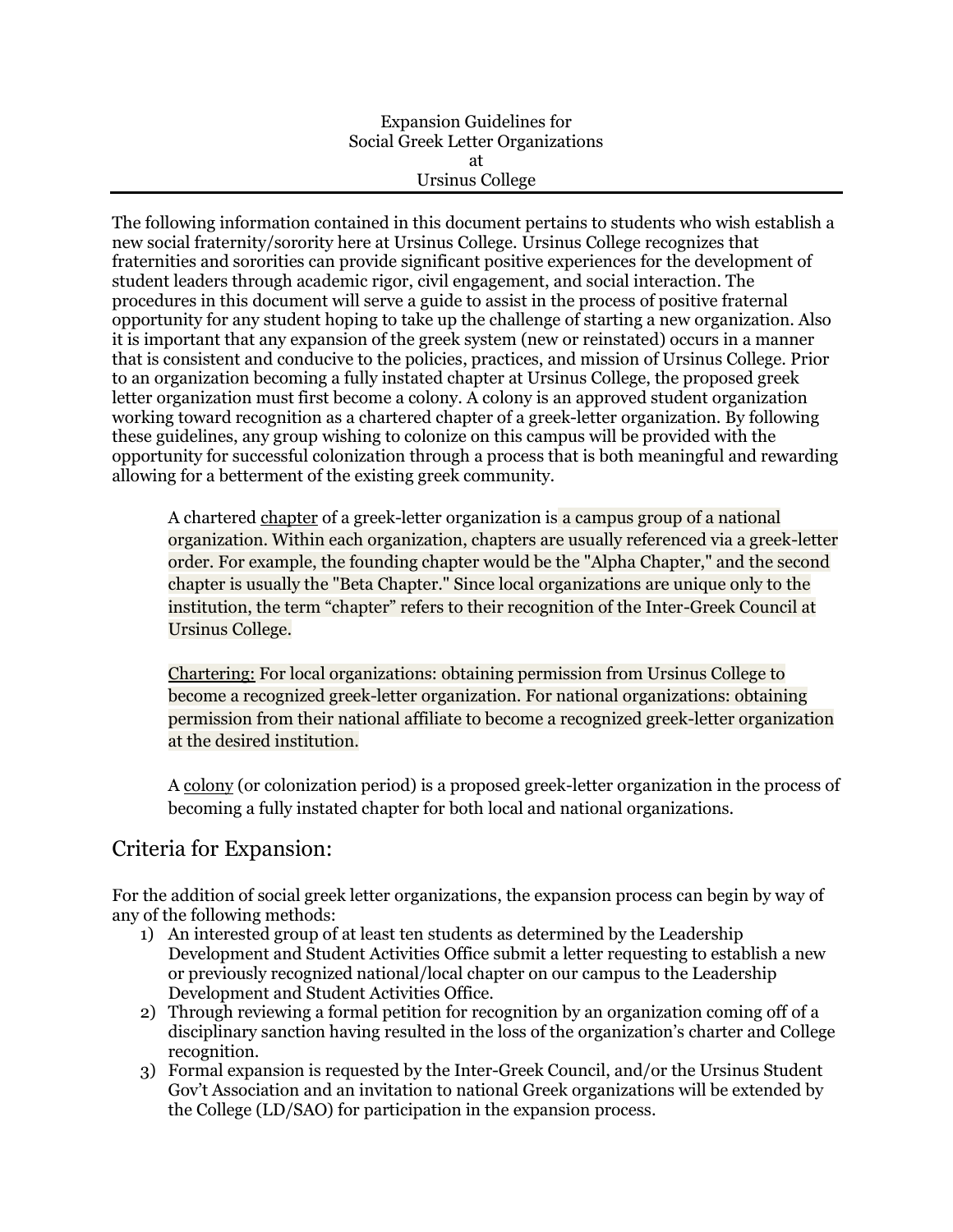# Process for Expansion:

## For a New International/National Organization:

Upon receiving a written request to establish a new organization, the Leadership Development and Student Activities Office will initiate the following:

- 1) Students, who are interested in starting a new International or National affiliated greek letter organization, must submit a letter of interest to the Leadership Development and Student Activities Office.
- 2) The LD/SAO will then review the submitted request to verify that the proposed group does have the appropriate number of interested members and understands the expansion process and established timeline.
- 3) Once there is approval from the Leadership Development and Student Activities Office, the Inter-Greek Council will be notified of the possible interest in expansion of the greek system.
- 4) Following, the interest group requesting a chapter will provide the LD/SAO with the Application for Recognition as a Greek Organization, which can be found on the last page of this packet.
- 5) The Leadership Development and Student Activities Office will review this information. It is the responsibility of the interest group applying for expansion to adhere to all college policies and regulations as outlined in the Ursinus College Student Handbook.
- 6) After reviewing the recommendation and consulting with the LD/SAO, the request will be presented to the Student Activities & Services Committee for final determination on the expansion request.
- 7) Each group wishing to start a new organization will make an open formal presentation the Ursinus community and the Inter-Greek Council concerning the proposed new organization.

## For an Organization that has had its Charter Revoked:

Greek organizations whose recognition was revoked due to disciplinary sanctioning will not be permitted to apply for renewal.

# To Gain Recognition for an Inactive Organization:

Greek organizations with no active members are deemed inactive. In order to regain active status the organization will need to do the following:

1) For an organization that has gone inactive, the organization will be required to recolonize following the process for expansion for new/international chapters.

## To Re-Gain Recognition for an Organization that has had its Charter Revoked due to Probationary Loss:

Greek organizations that have lost their charter due to probationary loss are not permitted to regain recognition and will not be permitted for a review.

## To Re-Gain Recognition for an Existing Organization on Probation

Greek organizations that have lost recognition from the Inter-Greek Council or have failed to meet the standards of the Five Star Program are considered on probation. The probationary period will last a total of one academic semester. These organizations will need to do the following in order to gain recognition from the Inter-Greek Council and remove the probationary status. Failure to meet these requirements will result in loss of the organizations charter.

1) The organization must attend every IGC meeting with at least two delegates from their organization.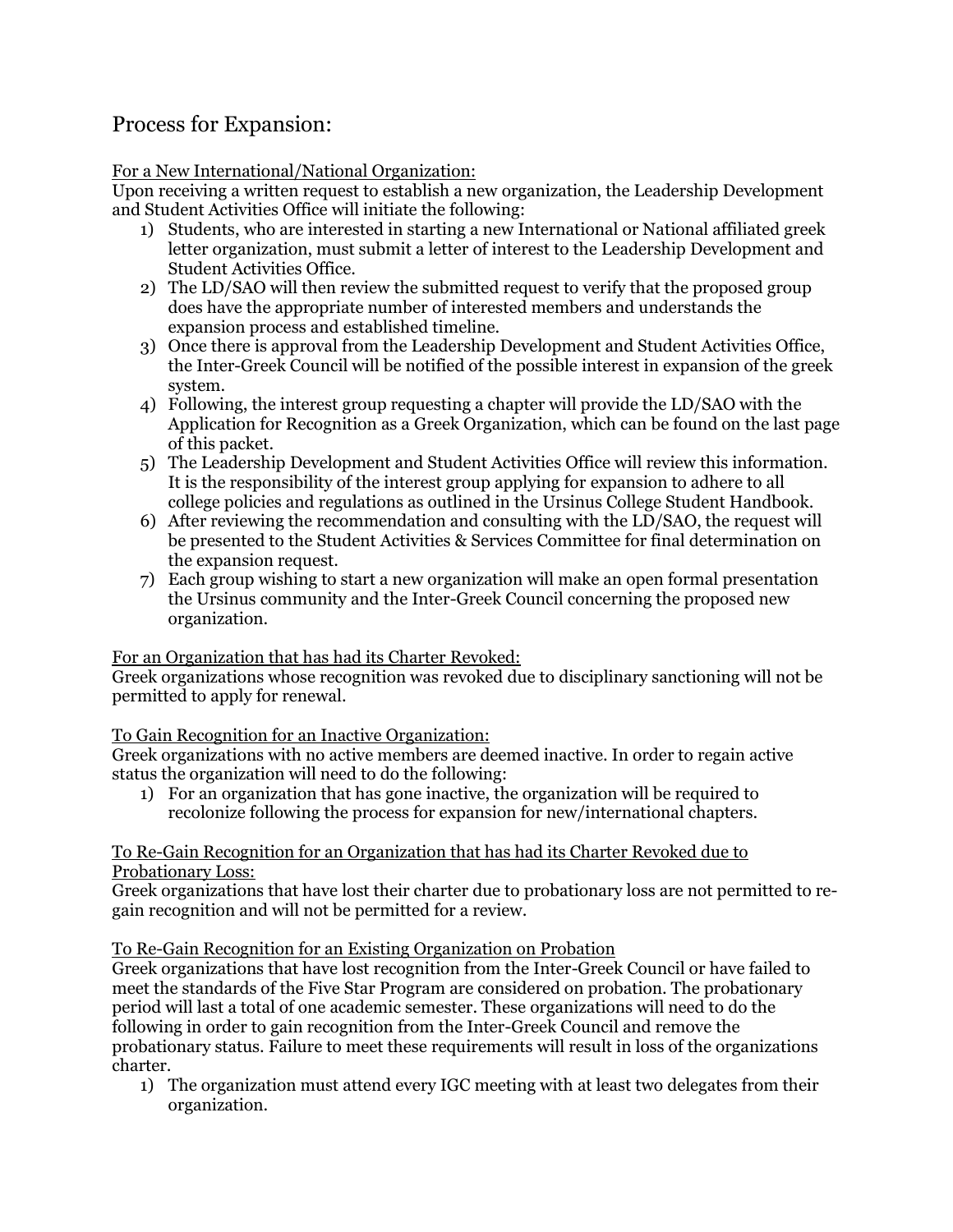- a. The organization will not be allowed to vote on any motions presented at the IGC meetings.
- 2) The organization will not be allowed to participate in Homecoming, Greek Week, or Formal Recruitment.
- 3) The organization will not be allowed to host parties.
- 4) The organization will not be allowed to participate in intermural sports as an organization.
- 5) The president of the organization must attend bi-weekly progress meetings with the Assistant Director of Leadership Development and Student Activities.
- 6) The organization must plan and implement a campus wide service event that demonstrates the importance of community.
	- a. Organization must have 75% or more membership attendance.
	- b. The event must be approved by the UCARE and Leadership Development and Student Activities Office.
	- c. The event must benefit the Ursinus Community.

If the request is denied at any stage in the process, the interest group will not be permitted to reapply for at least one calendar year from the initial request date. The Inter-Greek Council will recognize no more than one interest group for each gender as a colony within the governing body/council at one time. Therefore, the governing body/council will not be allowed to expand further until the colony has become a chartered chapter or has been disbanded.

The interest group members, representatives from the National Organizations, or local alumnae will work with the Leadership Development and Student Activities Office regarding the fulfillment of the Colony/New Organization requirements.

There are three major National Fraternity and Sorority affiliations. Below are their mission statements as well as a link to direct you to the standards set forth by the affiliations. In addition to the three mentioned below, there are several other organizations that provide membership to multicultural greek letter organizations. Those include:

National Association of Latino Fraternal Organization National Multicultural Greek Council United Council of Christian Fraternities and Sororities National Association of Asian Pacific Islander Pan-Hellenic

# National Pan-Hellenic Conference

#### www.npcwomen.org

Established in 1995, The National Pan-Hellenic Conference Foundation continues to promote values and ethics in women's fraternities and encourages all members to be active and responsible leaders in their respective communities. Our mission is supported through the sponsorship of National Pan-Hellenic Conference educational and charitable programs addressing health, safety, education, leadership and general women's issues in today's society. The Foundation was incorporated in August, 1995, in the State of Indiana and is a 501 (c) (3) public educational charity. To advance the 26 women's organizations of the National Pan-Hellenic Conference and their commitment to personal growth by underwriting initiatives that launch and sustain women leaders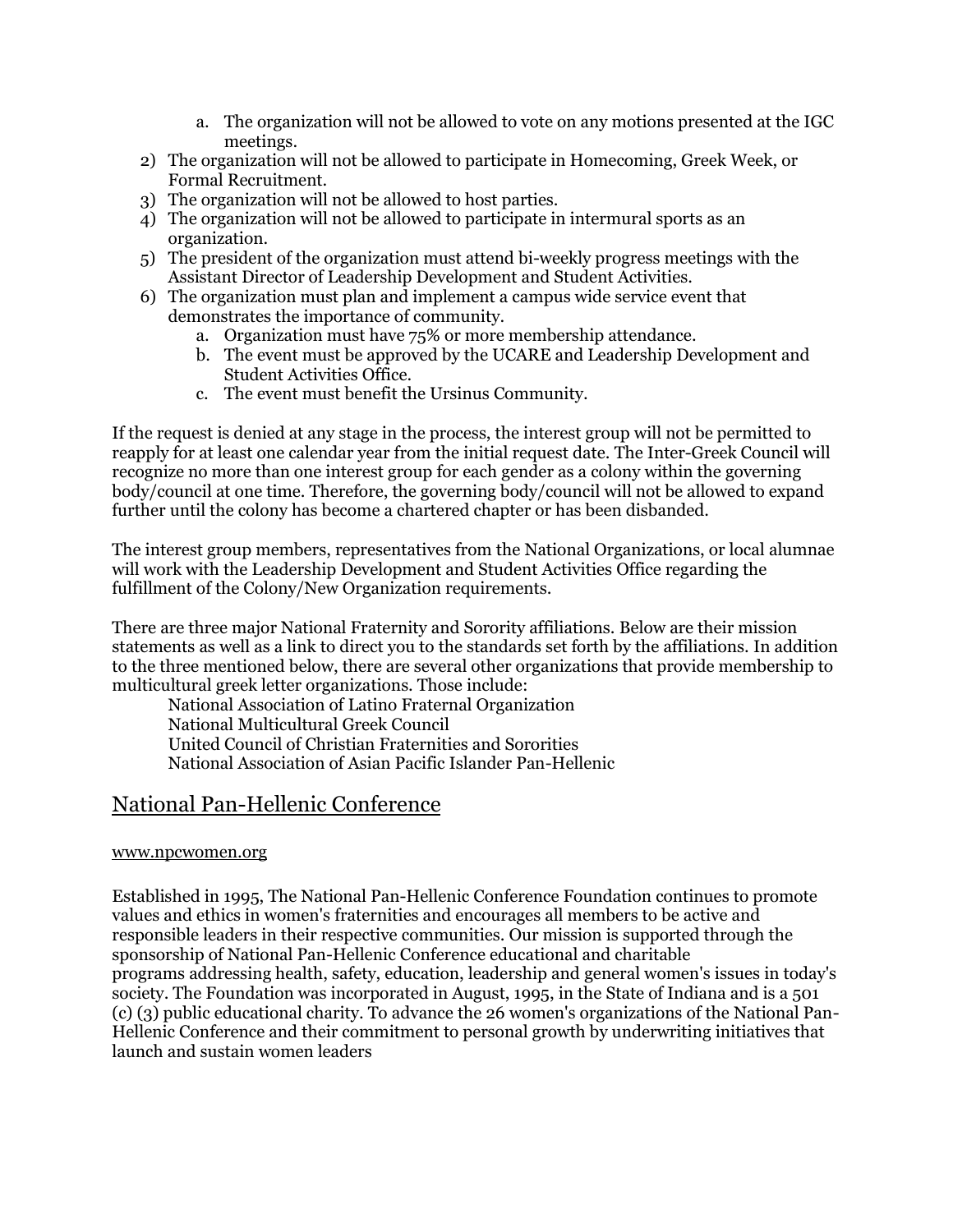# National Pan-Hellenic Council

## www.nphchq.org

The National Pan-Hellenic Council, Incorporated (NPHC) is currently composed of nine (9) International Greek letter Sororities and Fraternities: Alpha Kappa Alpha Sorority, Inc. Alpha Phi Alpha Fraternity, Inc., Delta Sigma Theta Sorority, Inc., Zeta Phi Beta Sorority, Inc., Iota Phi Theta Fraternity, Inc., Kappa Alpha Psi Fraternity, Inc., Sigma Gamma Rho Sorority, Inc. Phi Beta Sigma Fraternity, Inc. and Omega Psi Phi Fraternity, Inc. NPHC promotes interaction through forums, meetings and other mediums for the exchange of information and engages in cooperative programming and initiatives through various activities and functions. All 9 organizations are historically African American greek letter organizations.

# Northern American Inter-Fraternity Council

## www.nicindy.org

The North-American Inter-fraternity Conference (NIC) is a voluntary trade association and membership in the NIC requires each member organization to adhere to the following Standards of Membership, known as the NIC Standards. Undergraduate chapters are selfgoverning. Nothing in the NIC Standards shall be interpreted to imply that a member organization has a duty to provide day-to-day supervision or direction, or control the daily activities of undergraduate chapters and/or individual members associated with that member organization. However, member organizations are expected to provide appropriate follow up with their chapters on compliance with NIC Standards to the same extent they follow up with chapters on compliance with the policies of the member organization and to provide its undergraduate chapters with ongoing education on the NIC Standards. Failure of a member organization to provide appropriate follow up with their chapters on compliance with NIC Standards shall subject the member organization to appropriate action by the NIC, up to and including suspension or expulsion of membership in this voluntary trade association.

# The Five Star Program

In addition to the guidelines mentioned above, currently the Inter-Greek Council institutes the "5 Star Standards Program" for all fraternities and sororities. This plan will require all groups to participate in benchmarking activities including community service, membership levels, risk management, scholarship, campus leadership, and greek community accountability. Below are the current standards that the IGC requires for recognition:

Scholarship Development:

- 1) Organization grade point average had met or exceeded Ursinus College men's/women's grade point average
- 2) Organization has appointed a scholarship officer who is responsible for the organizations scholarship program and their academic achievement.
- 3) The organization has a written scholarship program that includes academic policy or procedures for those members not meeting the required GPA to be in "good standing."
- 4) The scholarship officer has written academic goals for the organization.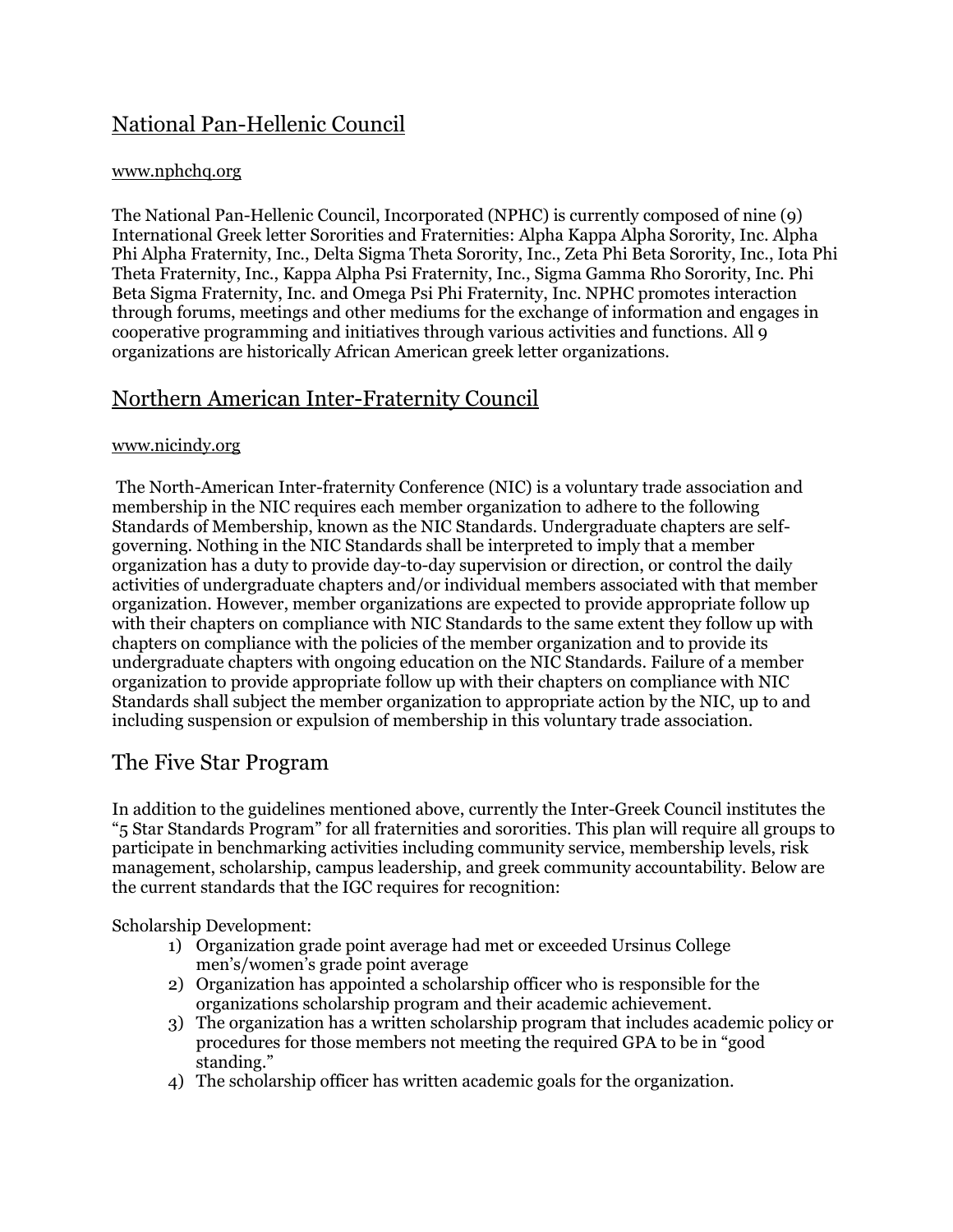5) The organization, at least one member, has attended academic success programming efforts on campus to ensure academic success.

Organization Development

- 1) Organization has bylaws and advisor information on file in the Leadership Development and Student Activities Office.
- 2) Organization participated in IGC and can confirm delegate attendance.
- 3) Organization supported campus involvement through clubs, organizations, and athletics with at least 75% of organization members belong to another.
- 4) The organization president has met with the Director or Assistant Director of the Leadership Development and Student Activities as least four times throughout the academic year.
- 5) Participated in all community education events throughout the year including Greek Forums with at least one member in attendance.
- 6) The organization included values of its organization in the programming it conducts. The organization promoted lifelong membership especially through alumni events.

Risk Management

- 1) The organization has a risk management chair and risk policy on file in the Leadership Development and Student Activities Office.
- 2) Organization attended educational programs that promote healthy lifestyles with an 70% attendance rate. These include self-care programs, speakers, and health/wellness programs.
- 3) The organization attended all risk management programs including Anti-Hazing Prevention Awareness Week, put on by the IGC governing board.
- 4) The organization did not have any members with risk management related disciplinary infractions on file.

New Member Development

- 1) Organization has at least 80% retention rate of its new member class each semester.
- 2) The new member class semester grade point average met or exceeded the all sorority/fraternity semester average.
- 3) Hazing Compliance Forms are on file in the Leadership Development and Student Activities Office and signed by all new members, new member educator, and president.
- 4) Organization has a New Member Education Program on file. The program emphasizes the importance of ritual and values and assists in developing its newest members into excellent lifetime initiates.
- 5) The organization abided by all policies/procedures set forth by the Leadership Development and Student Activities Office and their governing council regarding recruitment, new member education, and initiation.
- 6) The organization participated in Recruitment and distributed at least 5 bids.

Service to the Campus

- 1) The organization demonstrated commitment to service on campus by participation in at least 4 (greek and non-greek) service events.
- 2) At least 75% of active members participated in at least 3 of the 4 events.
- 3) The organization conducted one philanthropic event each year with at least 80% of their organization participating.
- 4) The organization collaborated with another organization (greek or non-greek) to conduct a service event.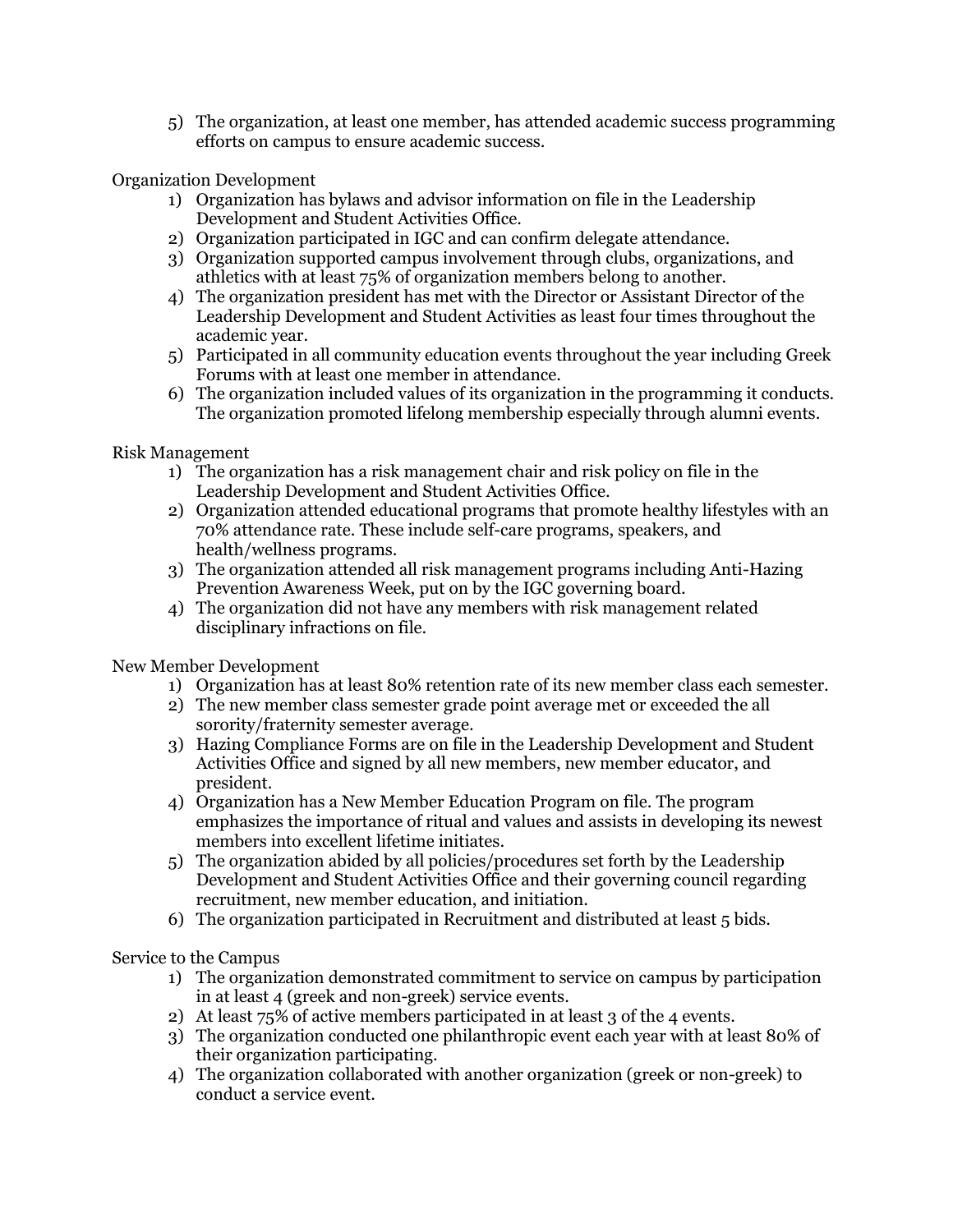5) The organization participated in at least one IGC service event per semester with at least 75% participating from organization population.

\* The criteria for the Five Star Program overlap under each category. Please remember that most of these events can be used under several categories.

| APPLICATION FOR RECOGNITION AS A GREEK ORGANIZATION                                                                                                                                                                                                                                                |                                                                       |
|----------------------------------------------------------------------------------------------------------------------------------------------------------------------------------------------------------------------------------------------------------------------------------------------------|-----------------------------------------------------------------------|
| FOLLOWING APPROVAL FROM THE COLLEGE THAT AN EXPANSION REQUEST WILL BE REVIEWED AND<br>NOTIFICATION TO THE INTER-GREEK COUNCIL, THE FOLLOWING INFORMATION MUST BE SUBMITTED TO THE<br>LEADERSHIP DEVELOPMENT AND STUDENT ACTIVITIES OFFICE FOR REVIEW.<br>*PLEASE USE A SEPARATE SHEET AS NECESSARY |                                                                       |
| <b>LOGISTICAL INFORMATION</b>                                                                                                                                                                                                                                                                      |                                                                       |
| Name of the Organization:                                                                                                                                                                                                                                                                          |                                                                       |
| Statement of Purpose:                                                                                                                                                                                                                                                                              |                                                                       |
|                                                                                                                                                                                                                                                                                                    |                                                                       |
|                                                                                                                                                                                                                                                                                                    |                                                                       |
|                                                                                                                                                                                                                                                                                                    |                                                                       |
|                                                                                                                                                                                                                                                                                                    |                                                                       |
|                                                                                                                                                                                                                                                                                                    |                                                                       |
| Founding Date of the Organization:                                                                                                                                                                                                                                                                 |                                                                       |
| Current Number of Chapters:                                                                                                                                                                                                                                                                        | Total Membership Costs:                                               |
| Please provide a list of your interest group members along with their class status.                                                                                                                                                                                                                |                                                                       |
| <b>PROGRAM POLICIES</b><br>*Please provide a brief summary of the following programs that will be implemented within your organization                                                                                                                                                             |                                                                       |
| Position on Risk Management/Hazing                                                                                                                                                                                                                                                                 |                                                                       |
| Length and Focus on the New Member Education Program                                                                                                                                                                                                                                               |                                                                       |
| Minimum Standards for Potential New Members (must abide by minimum as stated in the IGC Charter)                                                                                                                                                                                                   |                                                                       |
| Scholarship Program                                                                                                                                                                                                                                                                                | Average National GPA:                                                 |
| Community Service Program                                                                                                                                                                                                                                                                          | Average number of hours completed in one year nationally:             |
| Philanthropy Program                                                                                                                                                                                                                                                                               | Average amount of money raised for national philanthropy in one year: |
| Constitution and By-Laws                                                                                                                                                                                                                                                                           |                                                                       |
| Plan to meet the 5 Star Program                                                                                                                                                                                                                                                                    |                                                                       |
| <b>ORGANIZATIONAL STRUCTURE</b>                                                                                                                                                                                                                                                                    |                                                                       |
| List of Nearby Chapters and Locations:                                                                                                                                                                                                                                                             |                                                                       |
|                                                                                                                                                                                                                                                                                                    |                                                                       |
|                                                                                                                                                                                                                                                                                                    |                                                                       |
|                                                                                                                                                                                                                                                                                                    |                                                                       |
|                                                                                                                                                                                                                                                                                                    |                                                                       |
| *Please provide a list of Executive Officers and the Goals for each officer                                                                                                                                                                                                                        |                                                                       |
| *Please provide a Judicial Board Structure                                                                                                                                                                                                                                                         |                                                                       |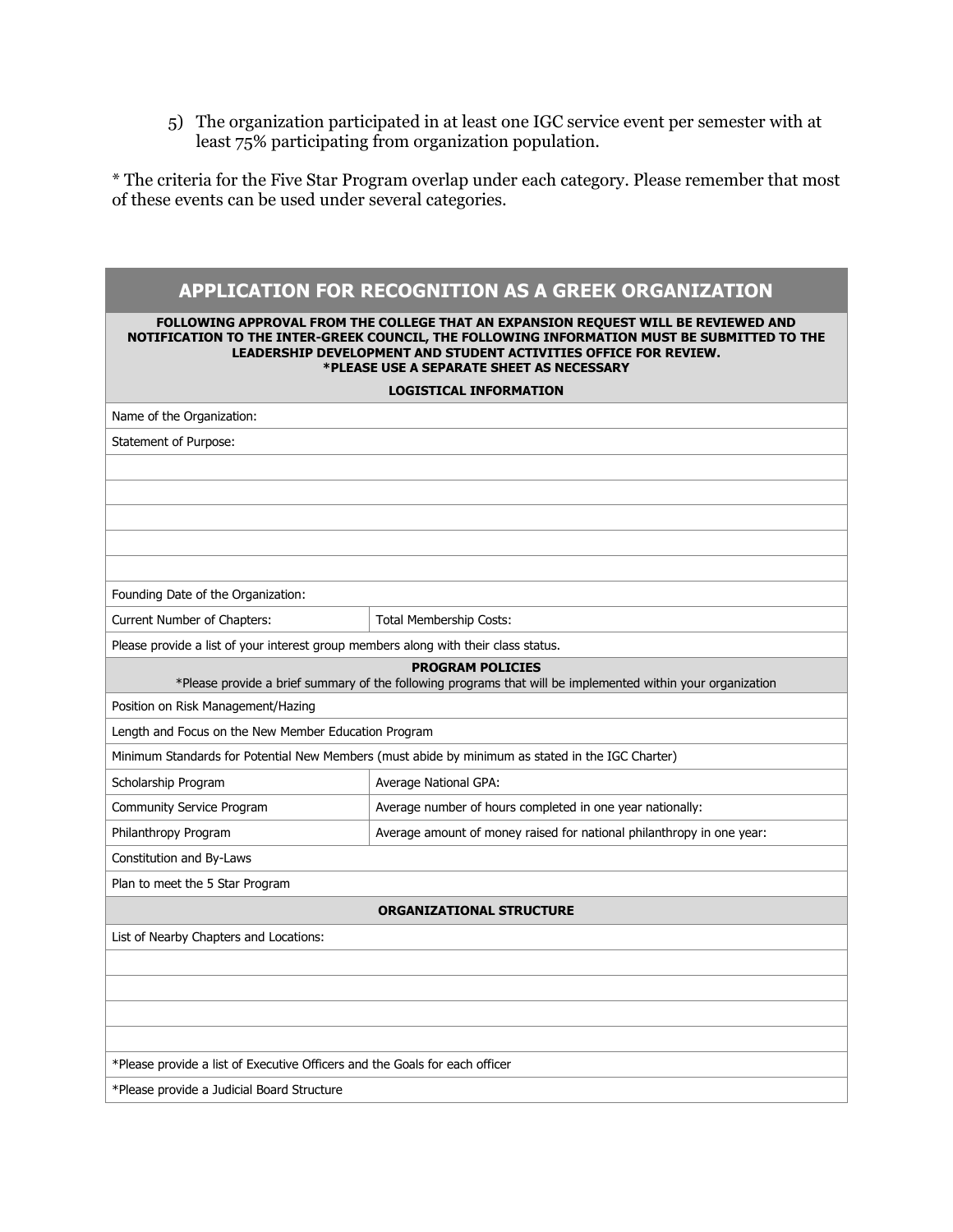# **APPLICATION FOR RECOGNITION AS A GREEK ORGANIZATION**

**STATEMENT CONCERNING THE CONTRIBUTIONS TO THE GREEK COMMUNITY**

Describe how this organization will contribute to the existing Greek Community and the campus community at Ursinus College

#### **POTENTIAL ACTVITIES, PROGRAMMING, AND PROJECTS**

Please describe any events that your organization will be planning for the upcoming school year

**SHARE**

Use this opportunity to tell us more about your organization and why we should approve it. This portion is completely optional.